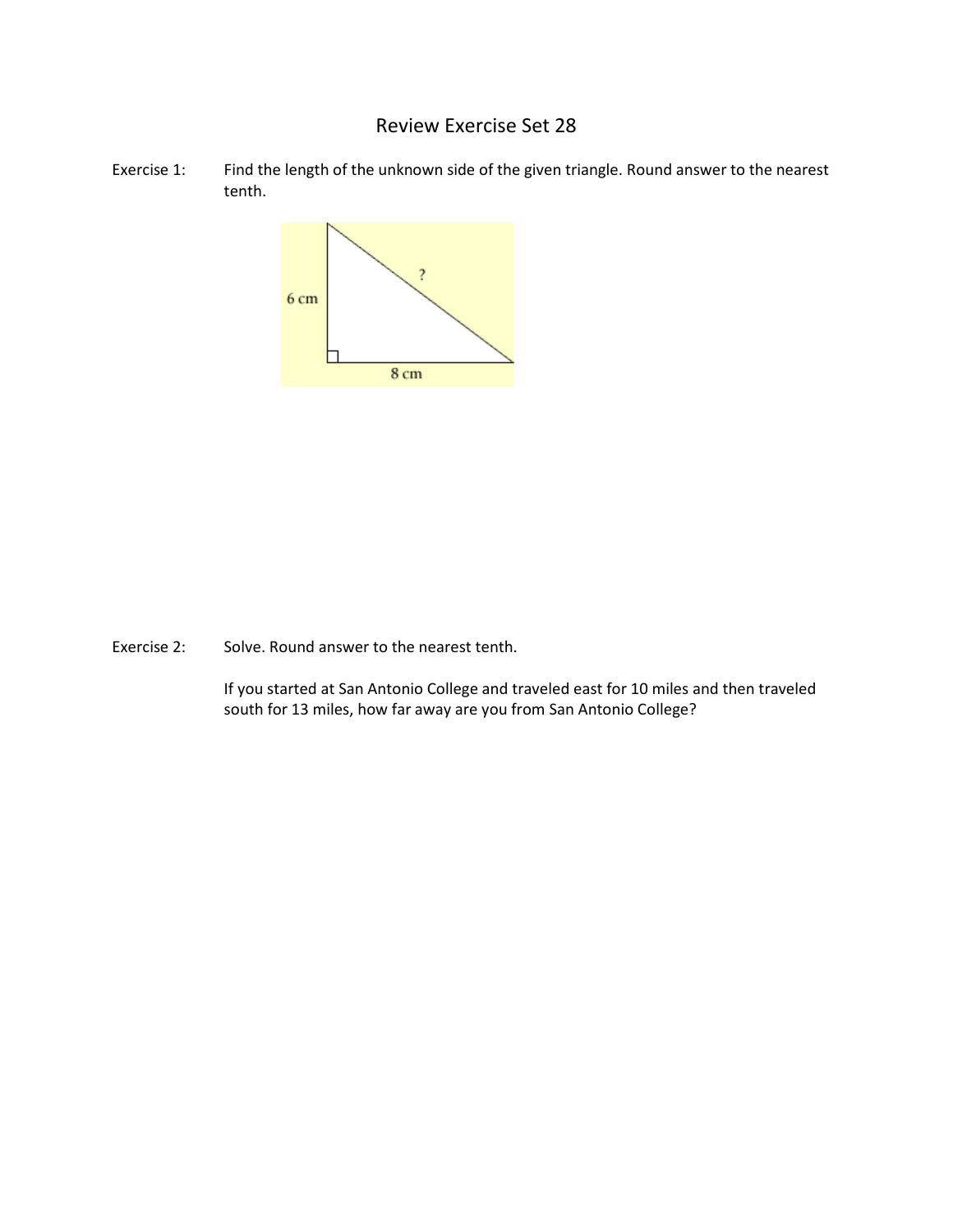Exercise 3: Given that the two triangles below are similar, find the length of the side FE. Round answer to the nearest tenth.



Exercise 4: Given that triangles ABC and DEF are similar, find the area of the triangle DEF. Round answer to the nearest tenth.

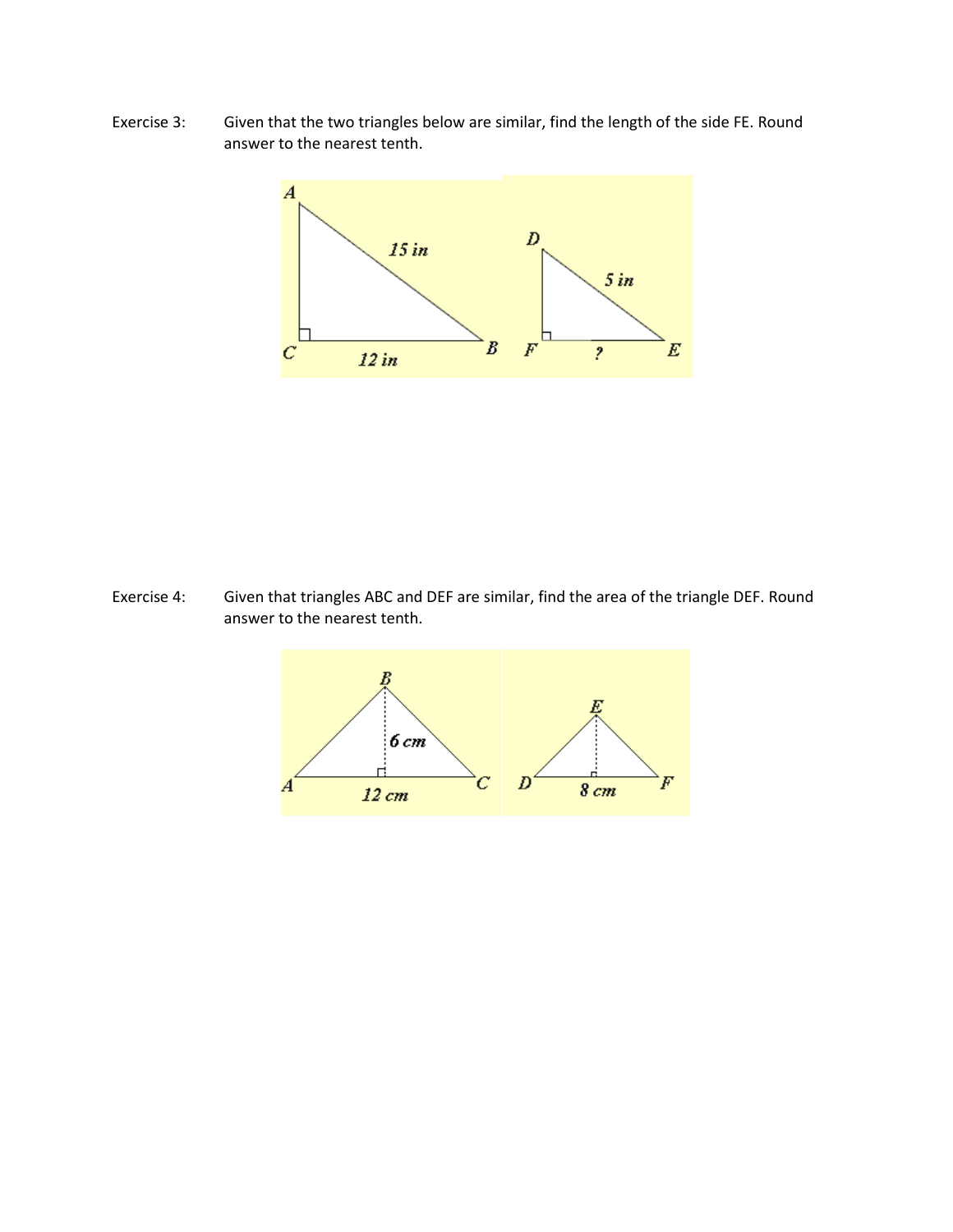Exercise 5: Determine if the two triangles are congruent. If they are congruent, which rule is used to determine whether they are congruent.



Exercise 6: Determine if the two triangles are congruent. If they are congruent, which rule is used to determine whether they are congruent.

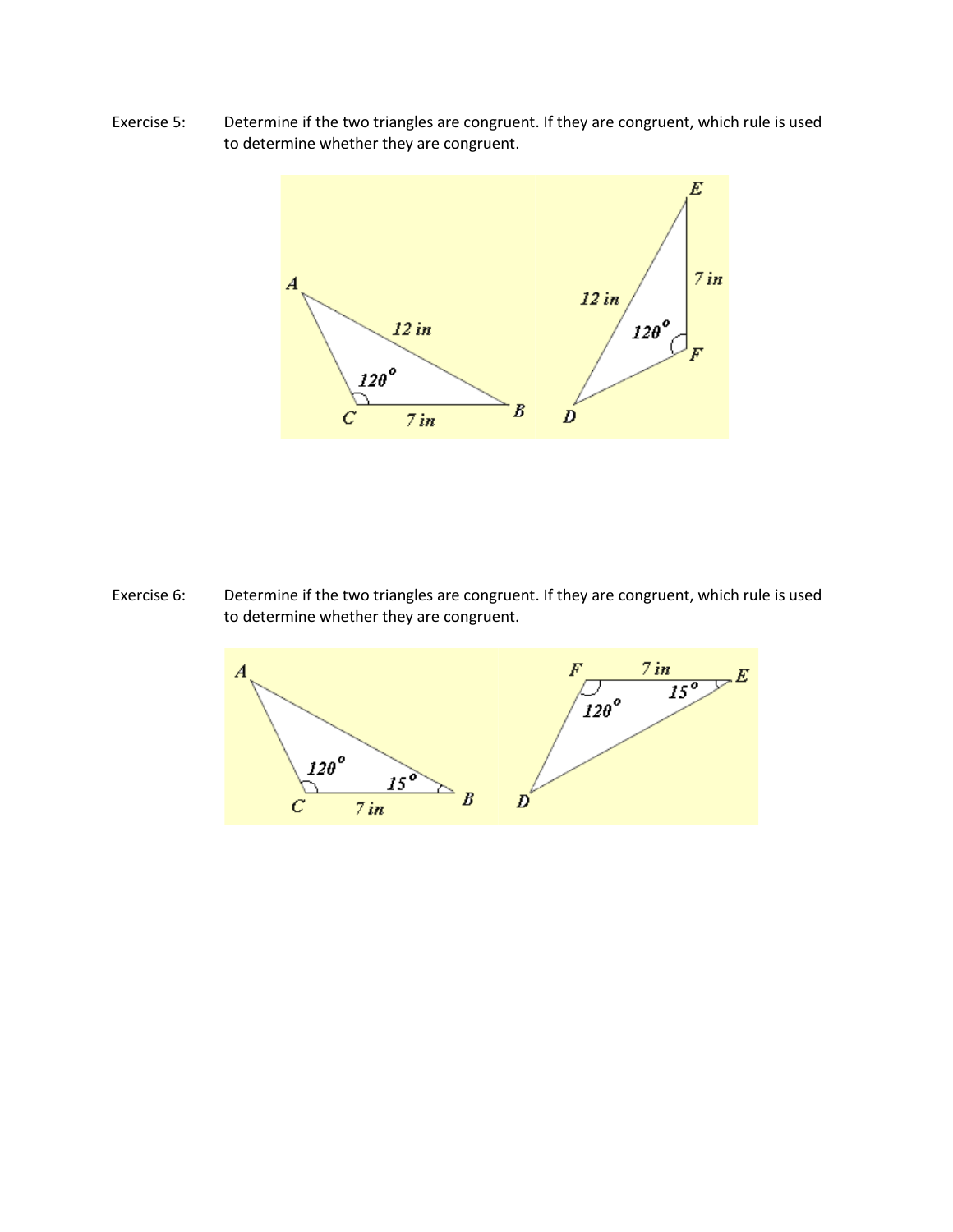Review Exercise Set 28 Answer Key

Exercise 1: Find the length of the unknown side of the given triangle. Round answer to the nearest tenth.



We will use the Pythagorean Theorem to solve for the unknown side.

Let  $x =$  the unknown side

 $a^2 + b^2 = c^2$  $(8 \text{ cm})^2 + (6 \text{ cm})^2 = x^2$ 64 cm<sup>2</sup> + 36 cm<sup>2</sup> =  $x^2$ 100 cm<sup>2</sup> =  $x^2$  $\sqrt{100}$  cm = x **10 cm = x**

Exercise 2: Solve. Round answer to the nearest tenth.

If you started at San Antonio College and traveled east for 10 miles and then traveled south for 13 miles, how far away are you from San Antonio College?

To solve this problem it is help to draw a diagram of the problem.

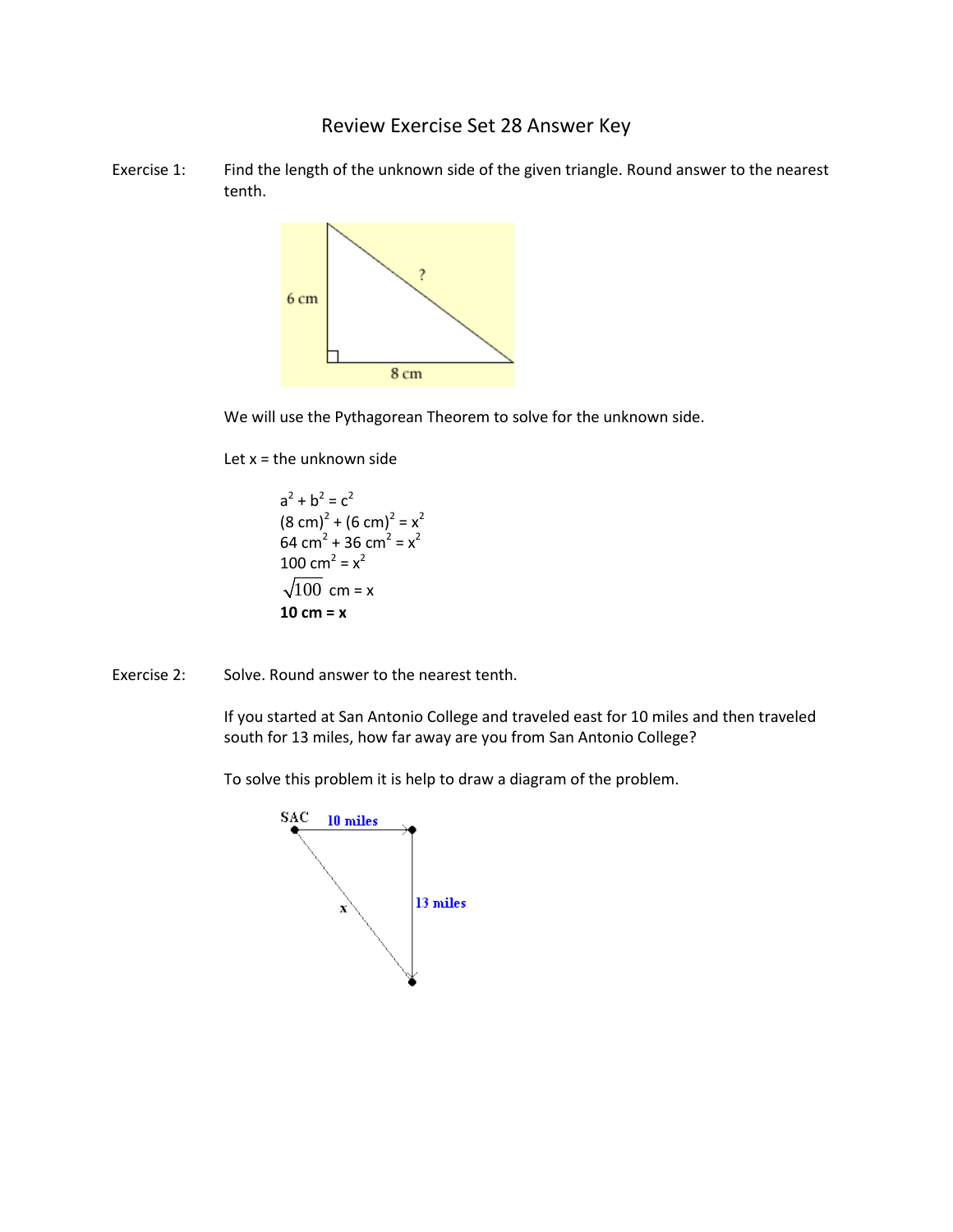Exercise 2 (Continued):

From the drawing we can see that the unknown distance is the hypotenuse of a right triangle, so again we can use the Pythagorean Theorem to solve for x.

Let  $x =$  the unknown side

 $a^2 + b^2 = c^2$  $(10 \text{ miles})^2 + (13 \text{ miles})^2 = x^2$ 100 miles<sup>2</sup> + 169 miles<sup>2</sup> =  $x^2$ 269 miles<sup>2</sup> =  $x^2$  $\sqrt{269}$  miles = x 16.4 miles  $\approx x$ 

#### **You would be approximately 16.4 miles away from San Antonio College.**

Exercise 3: Given that the two triangles below are similar, find the length of the side FE. Round answer to the nearest tenth.



Since the two triangles are similar the ratios of the corresponding sides must be equal, so we can use the proportion method to solve for the unknown side.

Sides AB and DE would be one set of corresponding sides Sides CB and FE would be another set of corresponding sides

So our proportions would be:

$$
\frac{AB}{DE} = \frac{CB}{FE}
$$

$$
\frac{15 \text{ in}}{5 \text{ in}} = \frac{12 \text{ in}}{x \text{ in}}
$$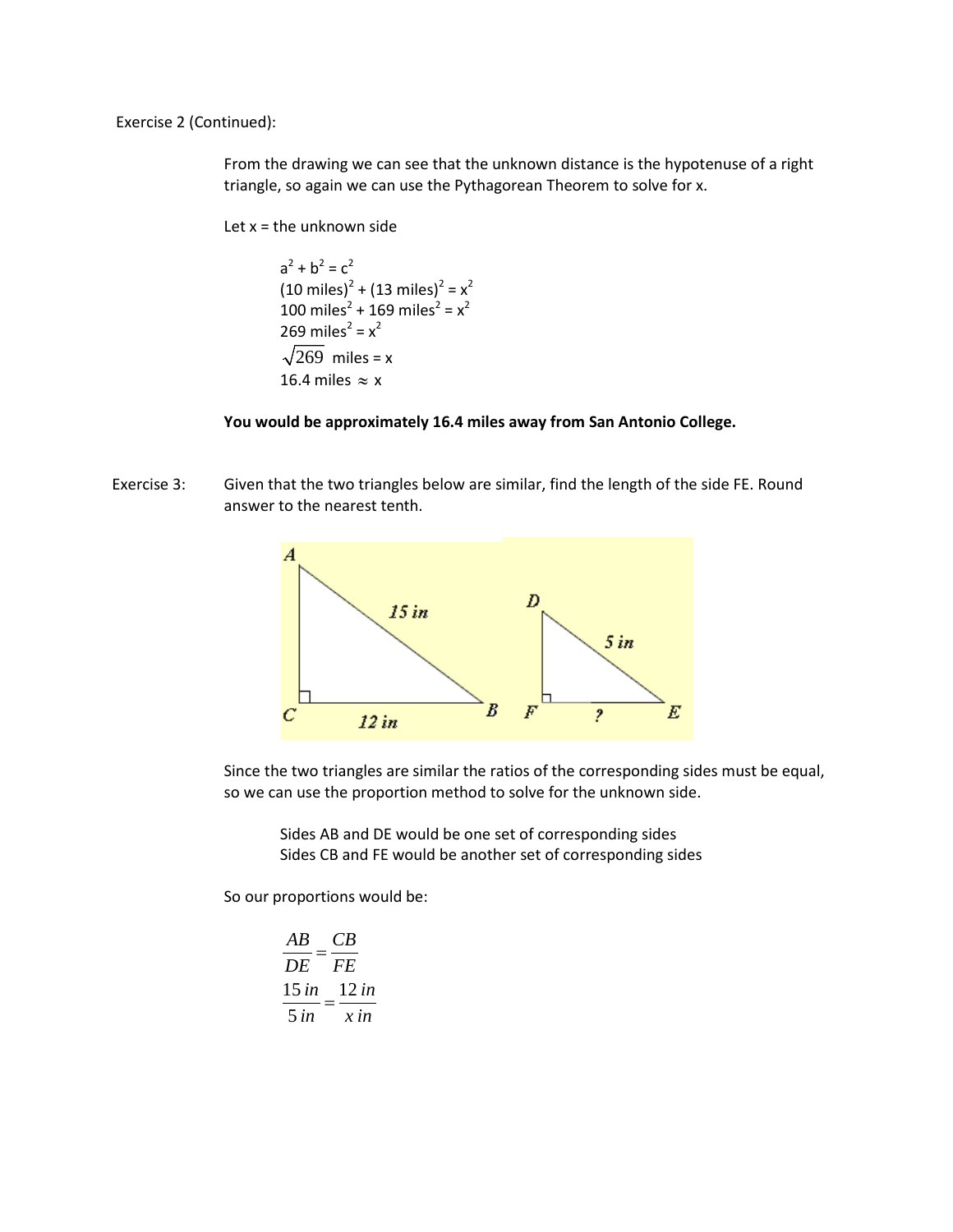Exercise 3 (Continued):

Now cross-multiply to solve for x

$$
(15)(x) = (5)(12)
$$
  
15x = 60  
x = 4

### **The length of side FE would be 4 inches.**

Exercise 4: Given that triangles ABC and DEF are similar, find the area of the triangle DEF. Round answer to the nearest tenth.



Before we can determine the area of triangle DEF we must first determine its height. This problem is similar to Exercise 3 in that we will setup proportions between the corresponding sides of the two triangles to find the height.

Let  $h_1$  represent the height of triangle ABC and  $h_2$  represent the height of triangle DEF.

The proportion for these triangles would be:

$$
\frac{AC}{h_1} = \frac{DF}{h_2}
$$

$$
\frac{12 \text{ cm}}{8 \text{ cm}} = \frac{6 \text{ cm}}{x \text{ cm}}
$$

Cross-multiply to solve for x

$$
(12)(x) = (8)(6)
$$
  
12x = 48  
x = 4

The height of triangle DEF is 4 cm.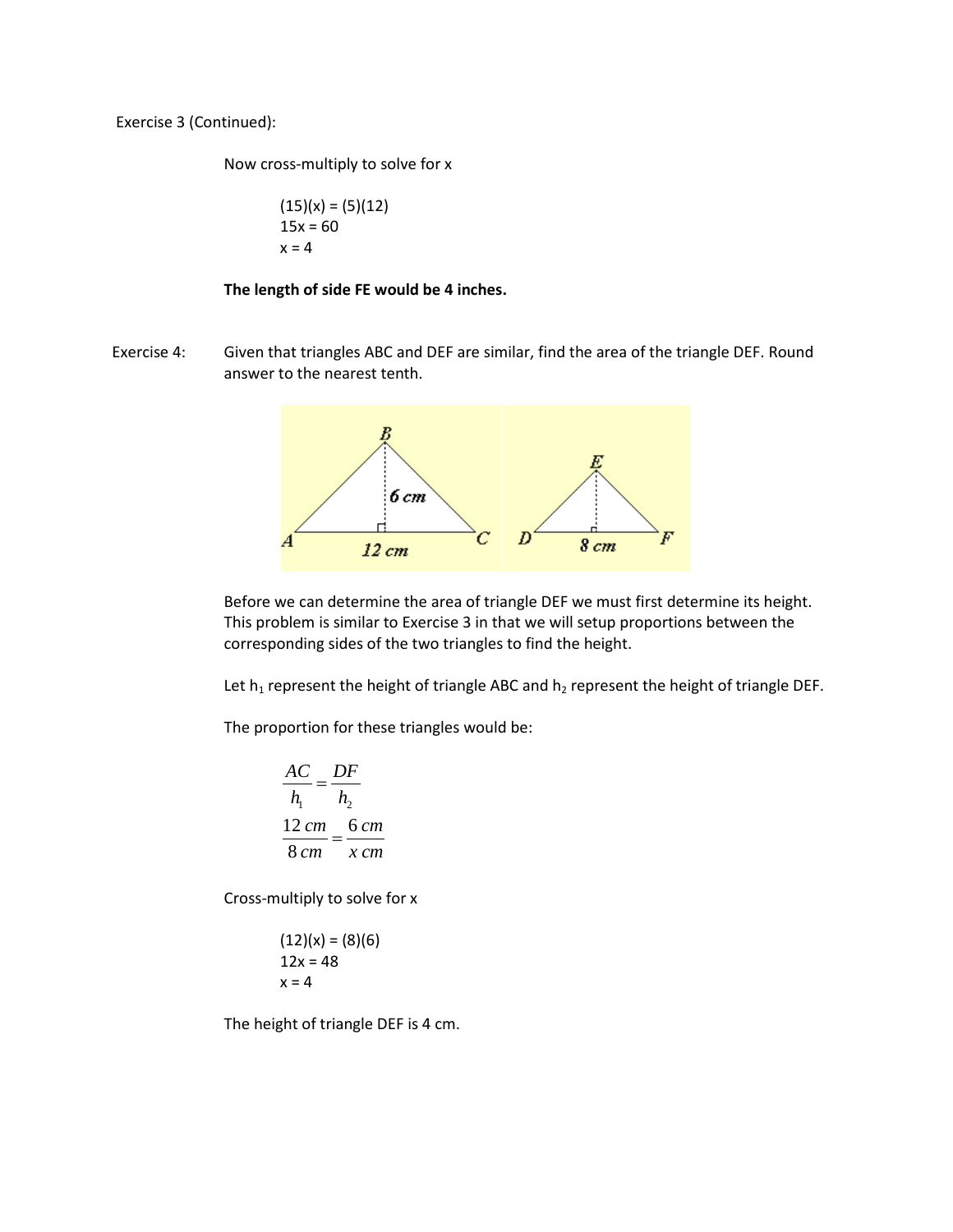Exercise 4 (Continued):

Now we can find the area of triangle DEF.

$$
A = \frac{1}{2} bh
$$
  
\n
$$
A = \frac{1}{2} (8 cm)(4 cm)
$$
  
\n
$$
A = (4 cm)(4 cm)
$$
  
\n
$$
A = 16 cm2
$$

Exercise 5: Determine if the two triangles are congruent. If they are congruent, which rule is used to determine whether they are congruent.



### **No, the triangles are not congruent.**

In this problem we cannot prove that the triangles are congruent because we do not know the appropriate pieces of data to fit either the Side-Side-Side (SSS) rule, the Side-Angle-Side (SAS) rule, or the Angle-Side-Angle (ASA) rule.

We do know two of the sides and an angle but the known angle is not the included angle formed between the two known sides.